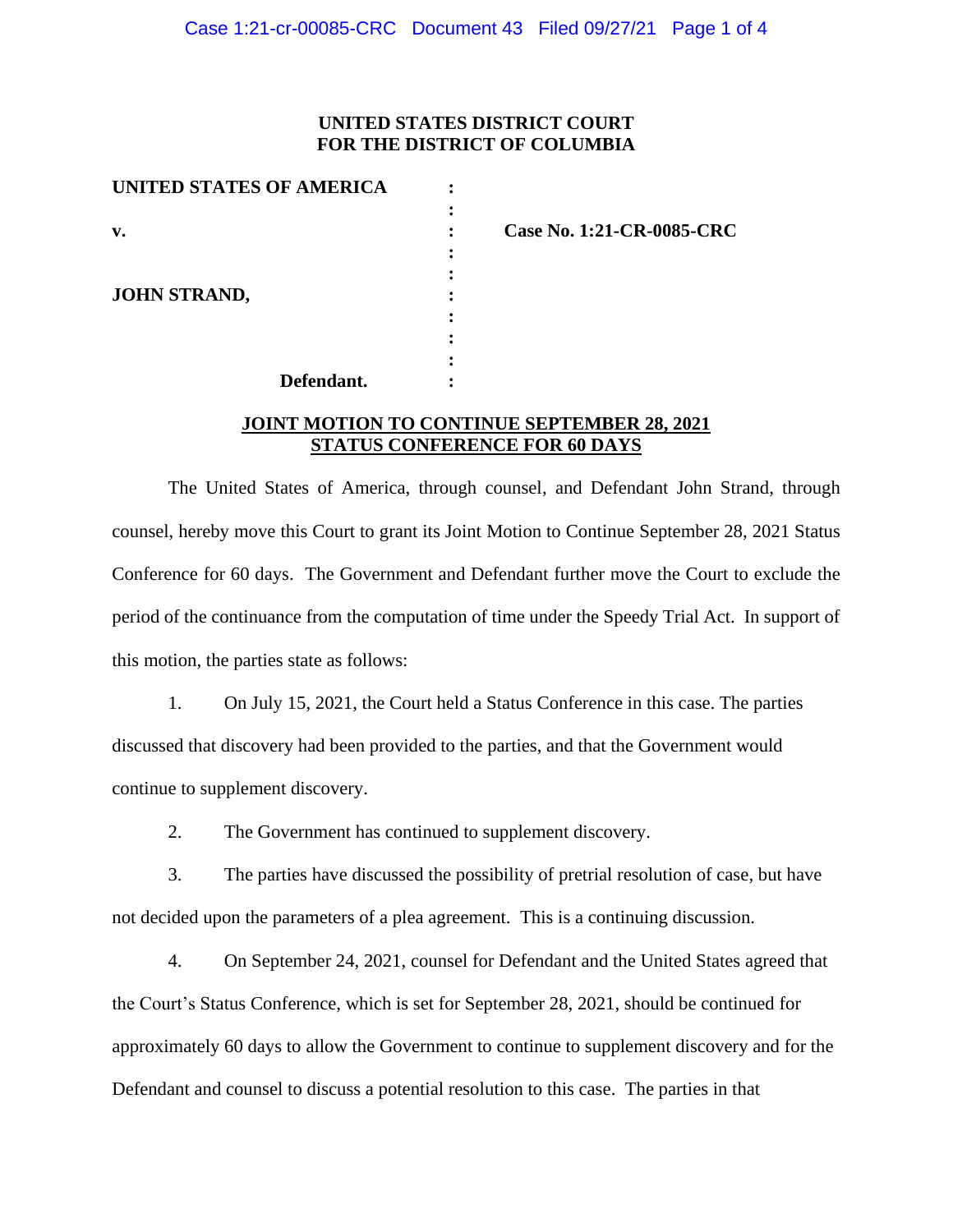#### Case 1:21-cr-00085-CRC Document 43 Filed 09/27/21 Page 2 of 4

discussion also agreed to exclude from the computation of time under the Speedy Trial Act the time between September 28, 2021 and the next set Status Conference. The parties also request that the Court conduct the next Status Conference via videoconference.

WHEREFORE, for the foregoing reasons, the Government and Defendant John Strand, through counsel, respectfully request that the Court grant this Motion to Continue September 28, 2021 Status Conference for 60 days filed out of time, and further request that the Court exclude the period from September 28, 2021 until the next Status Conference in this case from the computation of time under the Speedy Trial Act.

Respectfully submitted,

*/s/ Stephen F. Brennwald*\_\_\_\_\_\_\_\_ Stephen F. Brennwald Brennwald & Robertson, LLP 922 Pennsylvania Avenue, SE Washington, DC 20003 301-928-7727 sfbrennwald@cs.com

and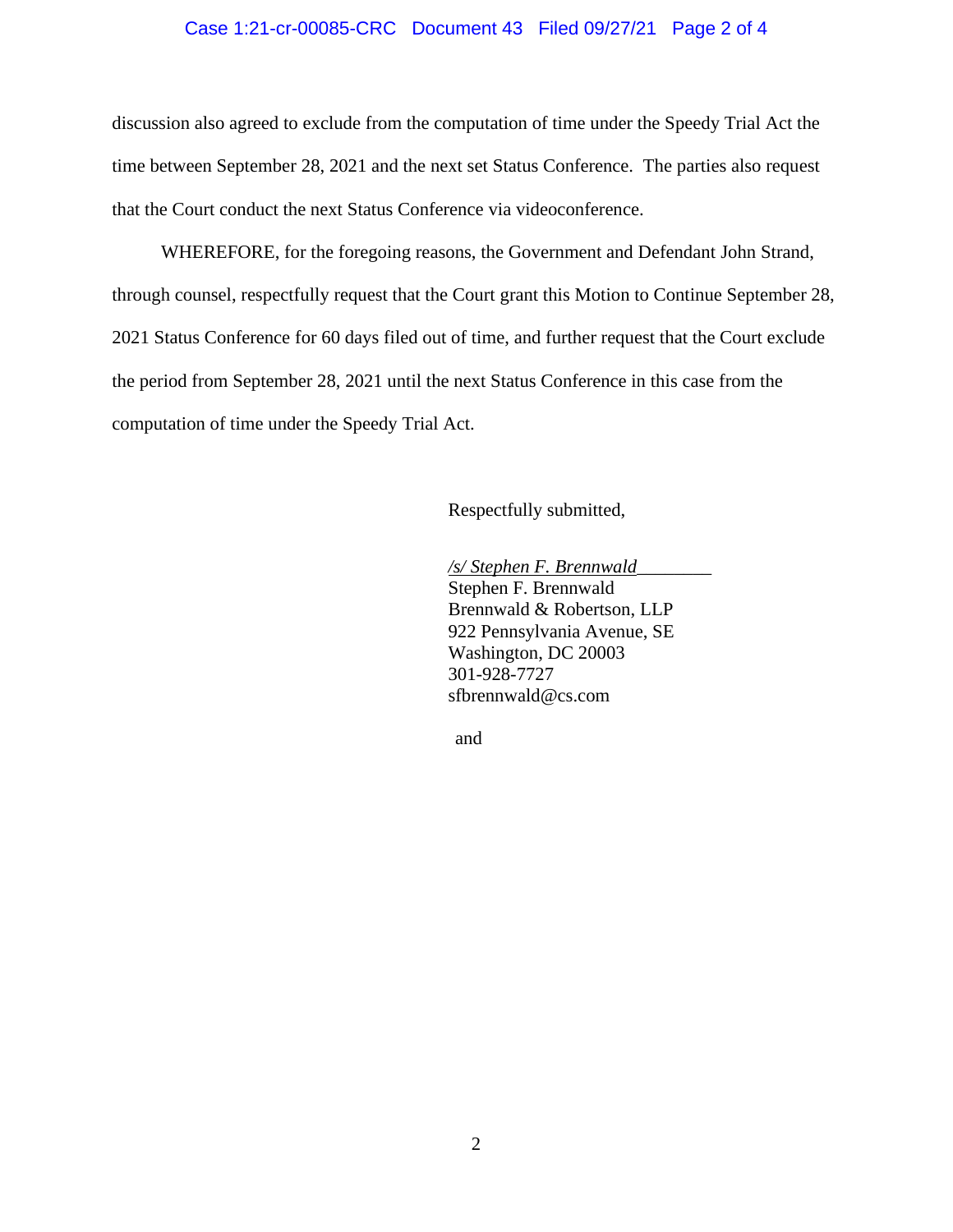CHANNING PHILLIPS Acting United States Attorney D.C. Bar No. 415793

By:*/s/ April H. Ayers-Perez*  APRIL H. AYERS-PEREZ Texas Bar No. 24090975 Assistant United States Attorney Detailee – Federal Major Crimes United States Attorney's Office for the District of Columbia Telephone No . (956) 754-0946 april.perez@usdoj.gov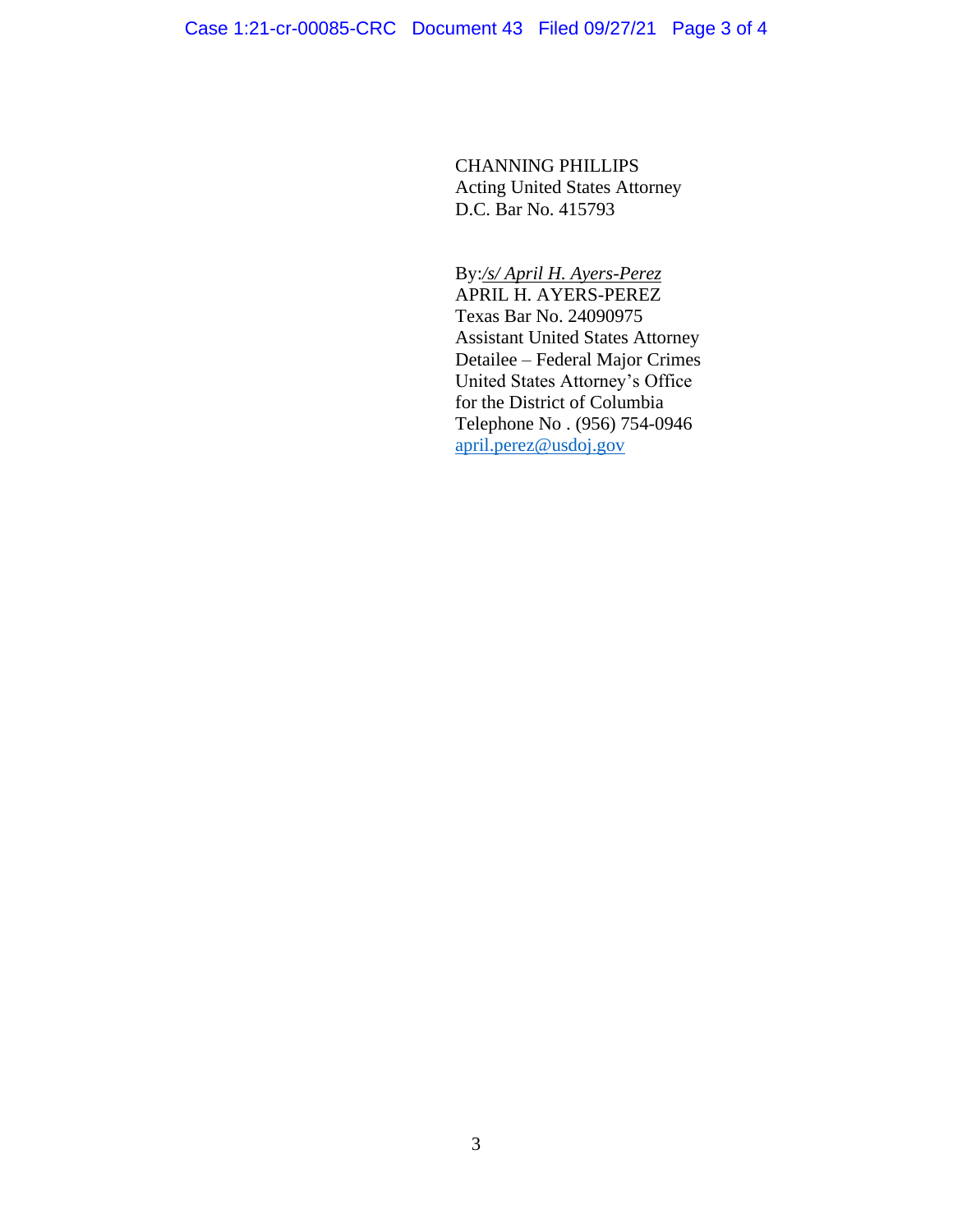Case 1:21-cr-00085-CRC Document 43 Filed 09/27/21 Page 4 of 4

# **CERTIFICATE OF SERVICE**

On this 24th day of September 2021, a copy of the foregoing was served on counsel of record for the parties via the Court's Electronic Filing System.

> /s/\_\_April H. Ayers-Perez April H. Ayers-Perez Assistant United States Attorney